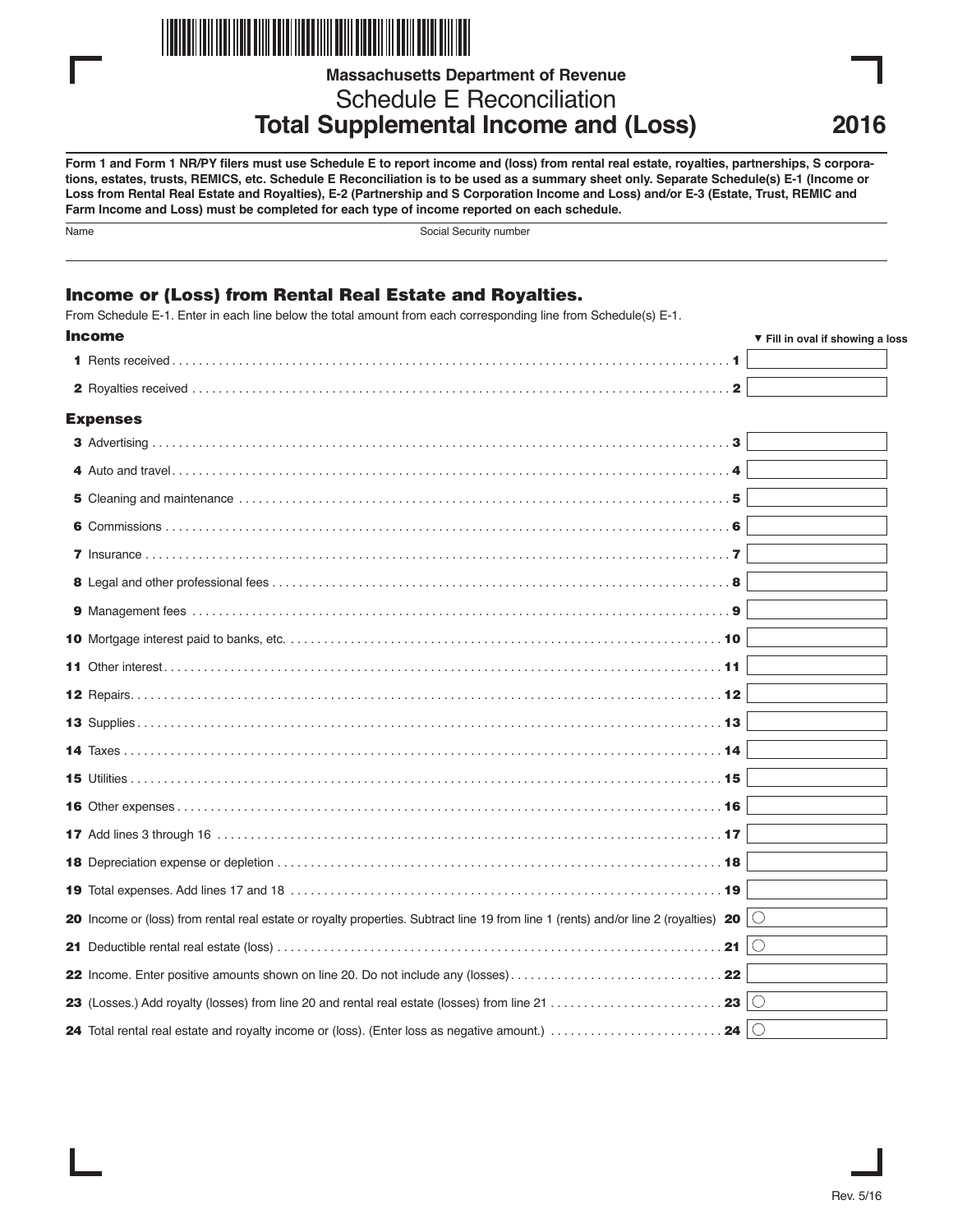

Name Social Security number

### **Income or (Loss) from Partnerships and S Corporations**

| From Schedule E-2. Enter in each line below the total amount from each corresponding line from Schedule(s) E-2. | ▼ Fill in oval if showing a loss |
|-----------------------------------------------------------------------------------------------------------------|----------------------------------|
|                                                                                                                 |                                  |
|                                                                                                                 |                                  |
|                                                                                                                 |                                  |
|                                                                                                                 |                                  |
|                                                                                                                 |                                  |
|                                                                                                                 |                                  |
|                                                                                                                 |                                  |
|                                                                                                                 |                                  |
|                                                                                                                 |                                  |
|                                                                                                                 |                                  |
| 35 Total income or (loss) from partnerships and S corporations. Subtract total of lines 33 and 34 from line 32. |                                  |
|                                                                                                                 |                                  |

 Fill in if you are reporting any loss not allowed in a prior year due to the at-risk, or basis limitations; a prior year unallowed loss from a passive activity (if that loss was not reported on U.S. Form 8582) or unreimbursed partnership expenses. . . . . . . . . . . . . . . . . . . . . . . . . . . . . . . . .

#### **Income or (Loss) from Estates and Trusts.** From Schedule E-3, Income or (Loss) from Estates and Trusts. Enter in each line below the total amount from each corresponding line from Schedule(s) E-3, Income or (Loss) from Estates and Trusts.

| $\frac{1}{2}$ bolon and total amount non-capit conceptinging into non-conceale(e) $\sqsubset$ 0, intonity of ( $\sqsubset$ 000) non- $\sqsubset$ 014100 and 114010. |        |  |
|---------------------------------------------------------------------------------------------------------------------------------------------------------------------|--------|--|
|                                                                                                                                                                     |        |  |
|                                                                                                                                                                     | 38     |  |
|                                                                                                                                                                     |        |  |
|                                                                                                                                                                     |        |  |
|                                                                                                                                                                     |        |  |
|                                                                                                                                                                     |        |  |
|                                                                                                                                                                     |        |  |
|                                                                                                                                                                     |        |  |
| 45 Grantor-type trust and non-Massachusetts estate and trust income. Subtract line 44 from line 43 45 $\circ$                                                       |        |  |
|                                                                                                                                                                     |        |  |
|                                                                                                                                                                     |        |  |
|                                                                                                                                                                     |        |  |
| 49 Income or (loss) from grantor-type trusts and non-Massachusetts estates and trusts. Subtract line 48 from 45.                                                    | .49 ∣⊜ |  |

### **Income or (Loss) from Real Estate Mortgage Investment Conduits (REMICs).** From Schedule E-3,

Income or (Loss) from Real Estate Mortgage Investment Conduits (REMICS). Enter in each line below the total amount from each corresponding line from Schedule(s) E-3, Income or (Loss) from Real Estate Mortgage Investment Conduits (REMICS).